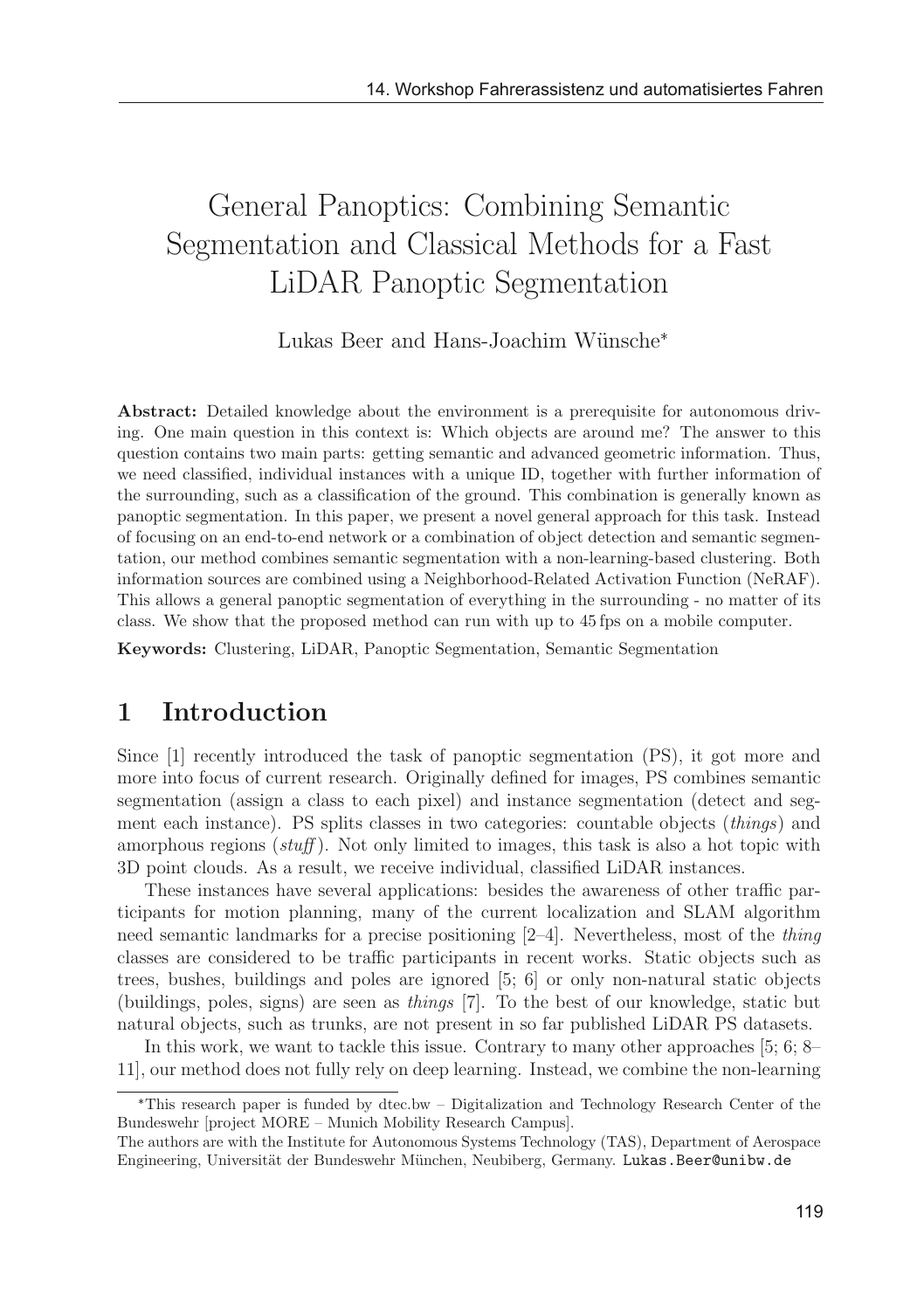

(a) Instance output, each instance has a dif-(b) Semantic output, each class has a different color. ferent color.

Figure 1: Result of our approach: LiDAR scan from the KITTI dataset with semantic information (1a) and instance information (1b). A video of our approach can be seen on https://www.mucar3.de/fas2022-general-panoptics.

based clustering approach from [12] with the semantic segmentation network from [13]. Therefore, we do only need training data for the semantic segmentation.

Both parts are combined using a novel Neighborhood-Related Activation Function (NeRAF) in combination with a consensus-driven fusion as proposed in [8]. The activation function takes instance ID changes, label changes and the depth difference of two neighboring points into account and decides whether they belong to the same semantically or geometrically consistent object or not. In combination with a look-up table for defining the relations, we can simply tune the weights of each component in the activation function, depending on the classes of two neighboring points. With the help of NeRAF, we receive separated instances. For classifying them, we perform the consensus-driven fusion. The output of our approach can be seen in Fig. 1. Even geometrically close objects like fences and bushes can be split robustly.

Due to the high efficiency of all three parts (clustering, semantic segmentation and fusion) our approach runs with up to 45 fps on a consumer graphics card (NVIDIA GeForce GTX 1060).

Compared to previous approaches, the main advantages of this method are the generalized PS, which does not need dedicated PS training data together with the high efficiency while retaining adequate accuracy.

After we introduced PS in Section 1, we start in Section 2 with a short summary of related work in the field of PS. In Section 3 we explain our approach in detail. A quantitative and a qualitative evaluation in Section 4 is followed by a conclusion in Section 5.

### 2 Related Work

One of the first main contributions to LiDAR PS was [5]: the authors present a dataset for PS in addition to two baseline methods. Each of their approaches uses a state-of-the-art semantic segmentation (KPConv [14] and RangeNet $++$  [15]) in combination with a stateof-the-art object detector (PointPillar [16]). Having one detection and one segmentation part, they fuse both information afterward. All points inside one bounding box of the object detector are seen as one instance. Using oriented bounding boxes minimizes the error of misclassifying nearby objects. For detecting things, they need one object-detector per class.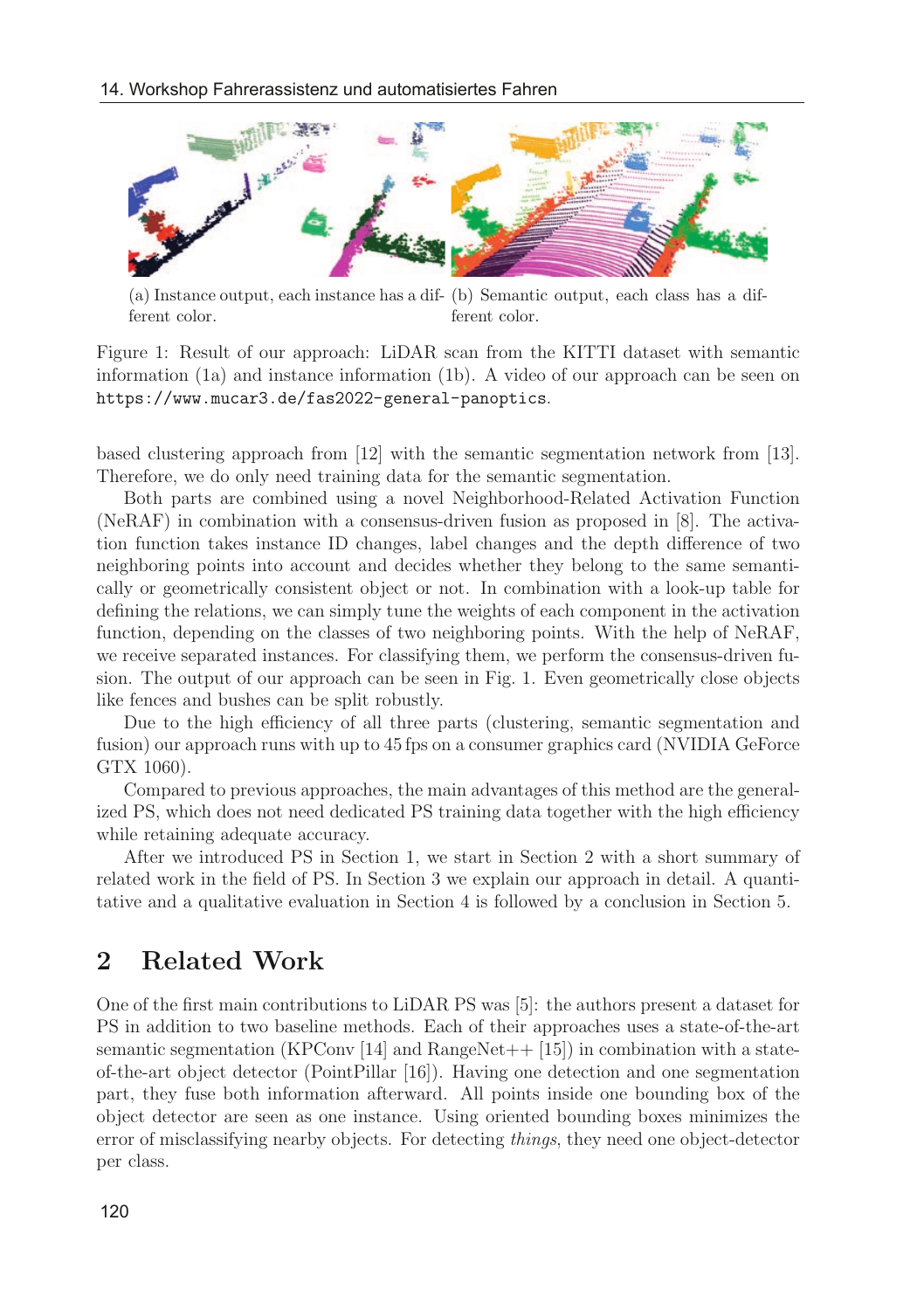The Dynamic Shifting Network (DS-Net) [8] combines semantic segmentation with a learning-based clustering. Grid-level features are extracted with the help of cylinder convolutions. Based on those features, two branches perform different tasks: the semantic branch connects Multi-Layer Perceptrons to the cylinder convolution to perform semantic segmentation, while the instance branch uses center regressions for preparing the *things'* points for further clustering. A so-called dynamic shifting (DS) shifts the regressed center to the correct cluster center. In the end, a consensus-driven fusion is applied to merge instances with the semantic segmentation. This consensus-driven fusion is a majority voting – for each predicted instance, the most appeared semantic label of its points is used for the whole instance.

In contrast to proposal-based approaches, the Panoptic-PolarNet of [11] is based on a single network. This deep network consists of four main components: a so-called Polar BEV encoder that encodes the raw point cloud into a 2D representation, a shared encoderdecoder network, two heads for semantic and instance segmentation and finally a fusion step.

One of the fastest PS algorithms is Panoster [9]. The authors use an end-to-end network that consists of a shared encoder and two decoupled, symmetric decoders - one for the instance segmentation and one for the semantic segmentation. They fuse the semantic and the instance information using a mask. Their approach is highly efficient and can run with 58 fps.

## 3 Proposed Approach



Figure 2: Overview of our approach. With an image-projection as input, a clustering and a semantic segmentation are performed. Afterwards, the activation function generates object instances which are classified by the consensus-driven fusion.

Assuming already preprocessed data, the current approach basically consists of three parts:

- 1. Semantic Segmentation
- 2. Clustering
- 3. Label Fusion

The label fusion itself consists again of two parts: generating instances with the NeRAF and classifying those instances using the consensus-driven fusion. The workflow of our approach can be seen in Fig. 2.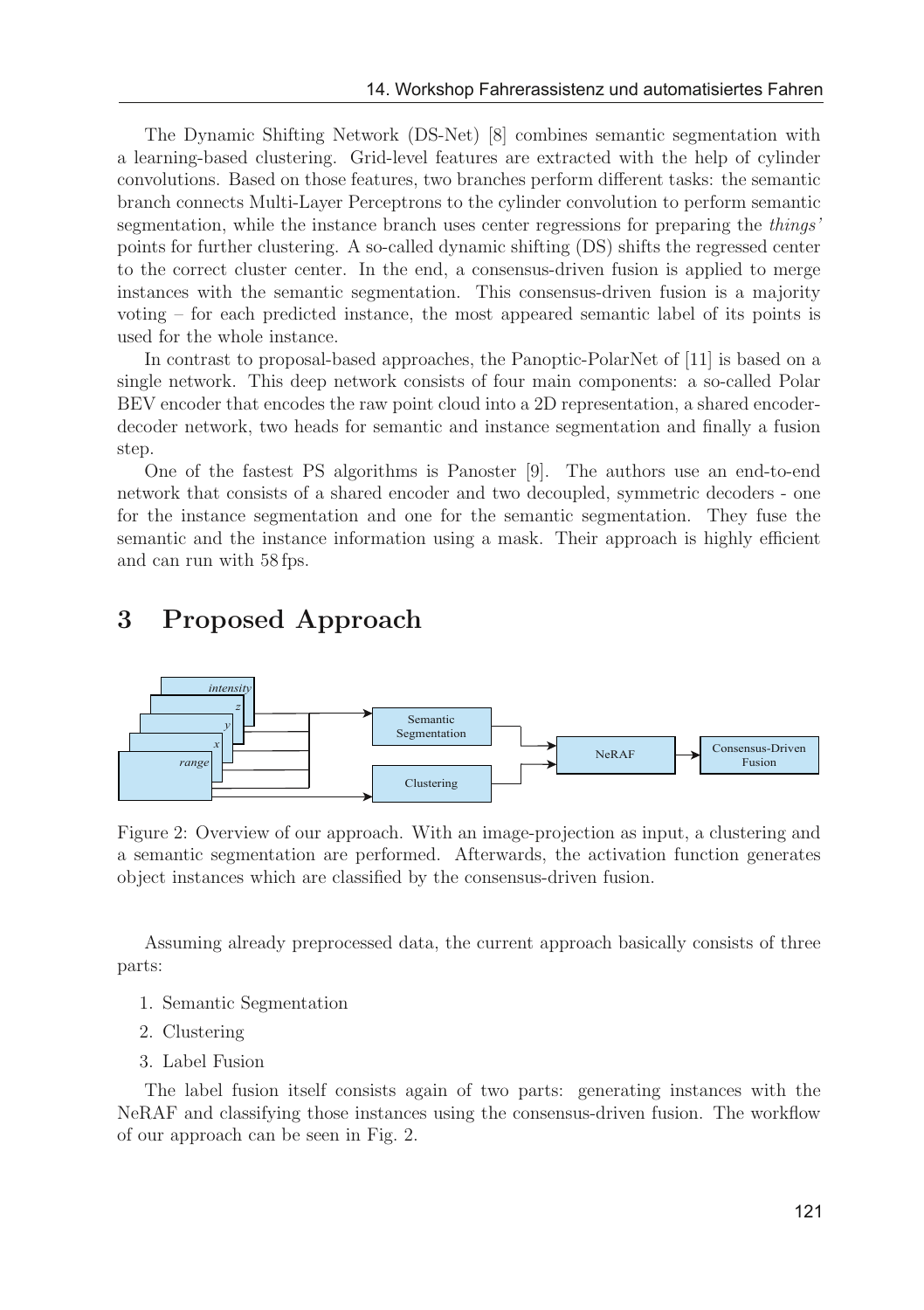### 3.1 Preprocessing

Having a 3D point cloud as input, we need to preprocess the incoming data first. Thus, all 3D points  $(x, y, z)$  with their euclidean norm  $d = \sqrt{x^2 + y^2 + z^2}$  are projected to a set of 2D image coordinates  $(u, v)$ :

$$
\begin{pmatrix} u \\ v \end{pmatrix} = \begin{pmatrix} W \left[ \frac{1}{2} \left[ 1 - \arctan(y, x)\pi^{-1} \right] \right] \\ H \left[ 1 - \frac{\left( \arcsin\left( \frac{z}{d} \right) + \text{fov}_{\text{down}} \right)}{\text{fov}_{\text{up}} + \text{fov}_{\text{down}}} \right] \end{pmatrix} . \tag{1}
$$

H and W represent the height and the width of the resulting image. for  $_{\text{up}}$  and for  $_{\text{down}}$ represent the field of view of the sensor. We can see the resulting output as an image with five channels:  $\{d, x, y, z, intensity\}$ . If two 3D points lie on the same image coordinate, we choose the one with the smaller euclidean norm (range).

### 3.2 Semantic Segmentation

Generally, any semantic segmentation could be used for our approach. Nevertheless, we focus on the capability of a high-speed PS. That is why we choose the more efficient variant ("tiny") of the 3D-MiniNet [13] as the segmentation part of our PS approach. We do not perform the K-Nearest-Neighbors post-processing. Further, we keep the proposed settings for training and data augmentation. For a detailed description of the 3D-MiniNet, we refer to [13].

### 3.3 Clustering

Due to the focus on efficiency, we choose the clustering algorithm from [12]. This approach takes a range image as input and computes instances based on an angle criterion. Therefore, we can use the same range image as in our semantic segmentation part to compute separated instances. We do not need to perform any other preprocessing, due to the shared image projection. Contrary to object detection algorithms which are based on deep learning and run on the GPU, this algorithm runs efficiently on the CPU. While the GPU is busy performing the semantic segmentation, the clusters can be calculated on the CPU. For further information about the clustering, we refer to [12].

### 3.4 Label Fusion

The core of our approach is the NeRAF. Neither the semantic segmentation nor the clustering result in 3D points yet. So far, the outcome of each part is a matrix which contains class IDs and instance IDs. These two matrices share the same image projection, and thus also the underlying 3D points. We combine these matrices using the NeRAF: In combination with a breadth-first-search (BFS), such as it is used in the labeling part of [12], we iterate through the matrices and compare the range, the class and the instance ID of two pixels. Further, we ignore ground points – we fully trust on the semantic segmentation for classifying ground. We start with a new instance, and NeRAF decides if two neighboring pixels belong to the same instance. Having two neighboring pixels  $p_x, p_{x+1}$ with the classes  $c_x, c_{x+1}$ , the instance IDs  $i_x, i_{x+1}$  and the ranges  $d_x, d_{x+1}$ , we define the varying of the class as  $v_c$ , the varying of the instance IDs as  $v_i$  and the difference between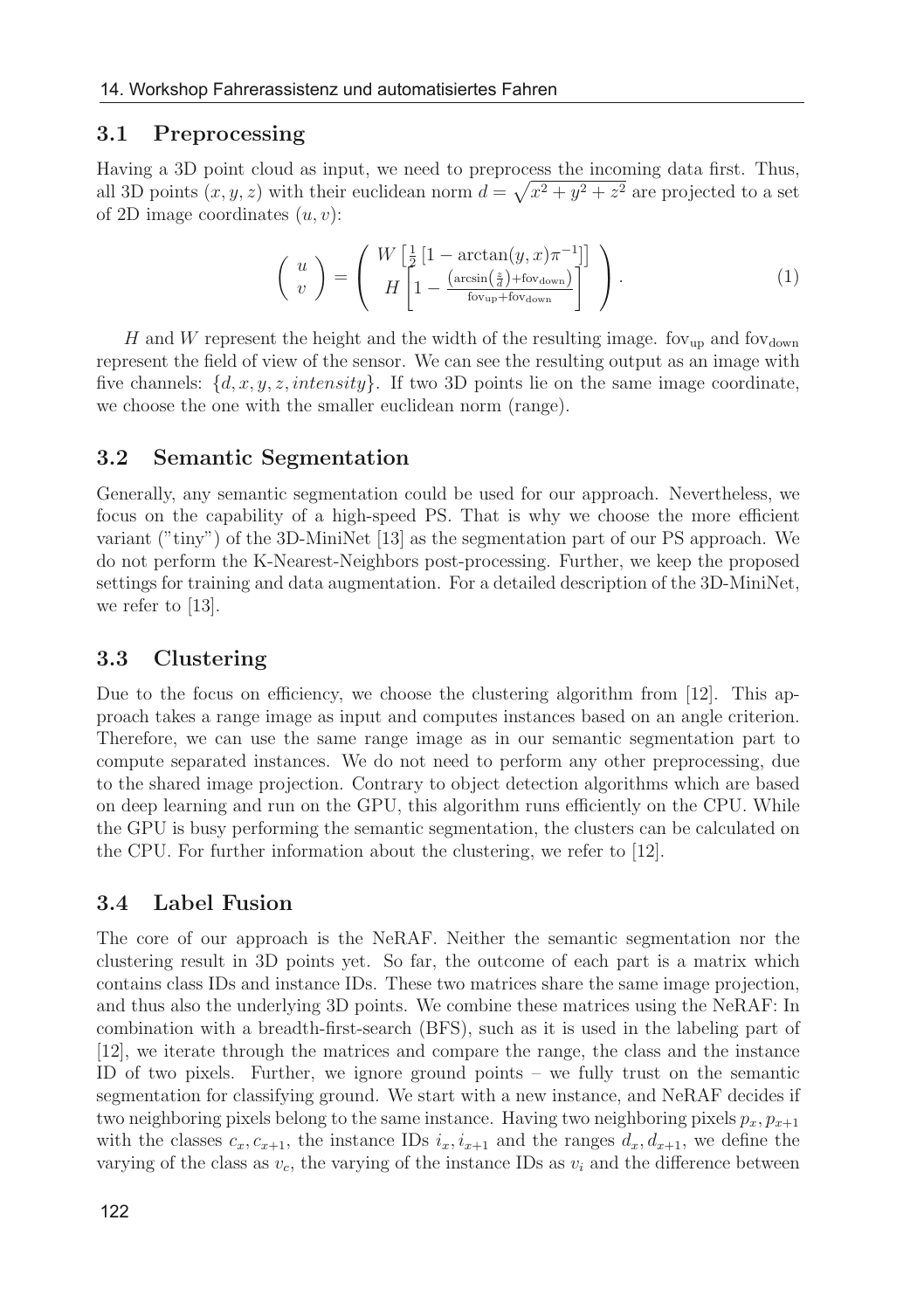two depths as  $\delta d$ . For improving the robustness, we do not compare the direct classes  $c_x$ and  $c_{x+1}$ . Instead we compare the predicted class of the current instance  $c_i$  with  $c_{x+1}$ . We define NeRAF as

$$
N e R A F(p_x, p_{x+1}) = \frac{w_c v_c + w_i v_i + w_\delta (1 - \frac{min(\delta d_i, \delta d_{max})}{\delta d_{max})}}{w_c + w_i + w_\delta}
$$
(2)

with  $w_c, w_i, w_\delta$  as the three weights for  $v_c, v_i$  and  $\delta d$ .  $v_c$  and  $v_i$  have two possible states: 0 if there is a class / instance ID change and 1 if they are equal.

NeRAF results in a value between 0 and 1. We set the decision boundary to 0.5. If the output is greater than that, we add pixel  $p_{x+1}$  to the instance. As it can be seen in Eq. (2), we use weights to control each component of NeRAF. Therefore, we can add common a-priori knowledge about possible neighborhood relations. We define three set of weights  $(w_c, w_i, w_\delta)$ :

Set 1. The main focus lies on  $v_i$  and  $\delta d$ .

Set 2. This is the counterpart to set 1:  $v_c$  is dominant.

Set 3. Here, we set equal weights. Due to the close relation between  $\delta d$  and  $v_i$ , we decrease  $w_{\delta}$ .

Now, those three sets can handle several different scenarios, depending on the prior knowledge. The scenarios are:

- 1. very close, but different classes,
- 2. same class,
- 3. normal distance between objects.

As an example: It is common sense, that vegetation and trunks are very close or even overlapping, and thus would fall into scenario 1. Contrary to the pure clustering, the semantic segmentation can handle the separation of those two classes. That would be an ideal use case for set 2. Having two neighboring pixel with the same class, we focus  $v_i$  and  $\delta d$  (set 1). Neighborhood relations of objects which should not be too close to each other (e.g. vegetation and cars, buildings and trunks) will be handled in set 3. The scenarios are stored in a look-up table. Each combination of classes receives one integer value, which represents the corresponding scenario. Depending on the scenario, NeRAF can switch between the three different weight sets.

Nevertheless, NeRAF just helps to decide if two neighboring points belong to the same object. The class of those instances is still ambiguous: Each point of each instance can have a different class. As proposed in  $[8]$ , we use a consensus-driven fusion module. This simple fusion strategy is a majority vote: the whole new instance gets that class ID, which occurs most. As a result, we receive a set of pixels of the projected objects which are either geometrically and / or semantically separated.

### 3.5 Backprojection

The backprojection from images to point clouds is kept simple. For each point in the 3D point cloud, we get the information on which pixel the point should be projected. Due to the discretization, two or more points might share one pixel. In Section 3.1, we projected only the closest points. Thus, for receiving the class and instance information per point, we add a distance threshold. If the range differs more than 30 cm between the current point and the depth on its position on the range image, the class and the instance ID of this point remain undefined.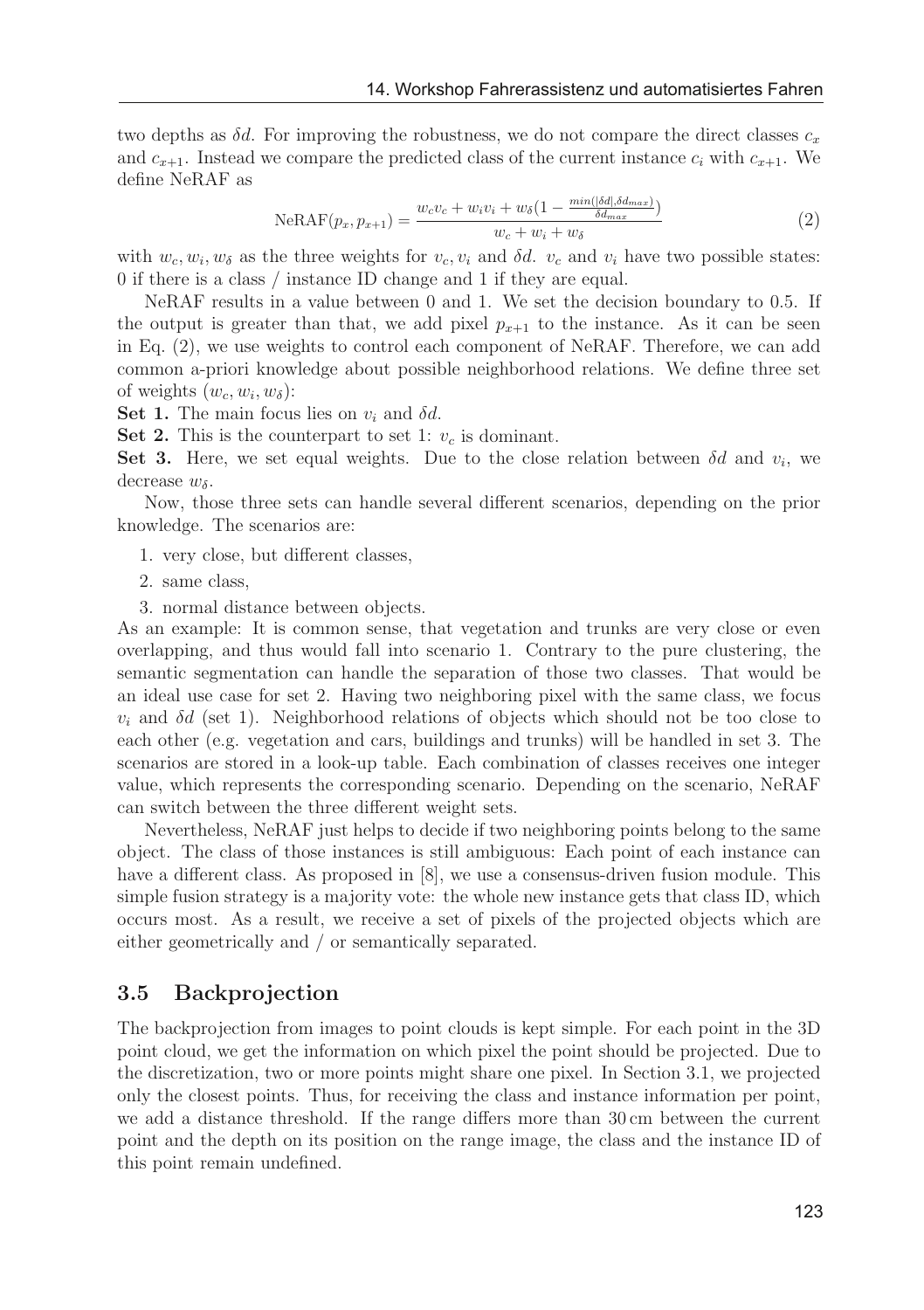### 4 Experiments

We evaluate our approach using different settings to observe the dependencies between our PS and the semantic input:

- 512*i*: Projection size:  $64 \times 512$  px.
- 2048: Projection size:  $64 \times 2048$  px.
- 2048 f: Projection size:  $64 \times 2048$  px, "full" 3D-MiniNet.

Note that 2048f refers to the non-tiny version of the 3D-MiniNet.

For each setting, we train a network for 500 epochs on the KITTI data for semantic segmentation [17; 18]. As proposed in [17], sequences 00-10 were used for training, except sequence 08 which is used as validation set. For testing and evaluating, a notebook was used with an NVIDIA GTX 1060 as GPU and an i7-8750H CPU with 2.20 GHz. The clustering and the semantic segmentation run in parallel, everything else runs on a single core. We implement our approach in C++ inside the Robot Operating System (ROS) framework [19] and use the TensorRT [20] library to speed up the inference.

### 4.1 Evaluation Metric

As proposed in [1], we evaluate our approach using the Panoptic Quality (PQ), the Segmentation Qualitiy (SQ) and the Recognition Quality (RQ) which are calculated across all classes. The scores are between 0 and 100%, whereby 100% denotes a perfect PS. We further evaluate those three metrics separately on things  $PQ^{th}$ ,  $SQ^{th}$ ,  $RQ^{th}$  and stuff  $PQ^{st}$ ,  $SQ^{st}$ ,  $RQ^{st}$ . Moreover,  $PQ^{\dagger}$  defines the PQ metric, while swapping the PQ of stuff classes with its IoU. Even though our approach itself does not distinguish between stuff and things by its class, we keep the  $\text{stuff}/\text{things}$  setting from [5] due to the lack of static or natural things in the evaluation data. Setting the estimated instance ID of those classes would cause a misleading result. Therefore, we follow [5] and set the instance ID of the stuff classes (for the evaluation) to zero.

#### 4.2 Quantitative Results

#### 4.2.1 Panoptic Quality

We evaluate our approach using the SemanticKITTI Benchmark for PS. We compare our results to the results of the two baseline methods in [17], LPSAD [10], the Multi-Object Panoptic Tracking of [21], Panoster [9], the Panoptic-PolarNet [11] and the DS-Net [8]. The results can be found in Table 1.

Generally, our approach receives a PQ score between 24.5 and 39.5%, depending on the network. Therefore, our method reaches similar results to [10] and [15] in combination with [16]. Nevertheless, the accuracy of our approach lies under most of the state-of-theart methods. One main reason is the trade-off between performance and quality: The better the overall performance of the semantic segmentation (e.g.  $2048f$ ), the better the result of the PS. Nevertheless, this also leads to an extended computation time. Moreover, our approach is the only general approach: while others do need the strict definition of stuff and things and dedicated training data for the instance segmentation, our algorithm results in PS of each object – no matter of its class.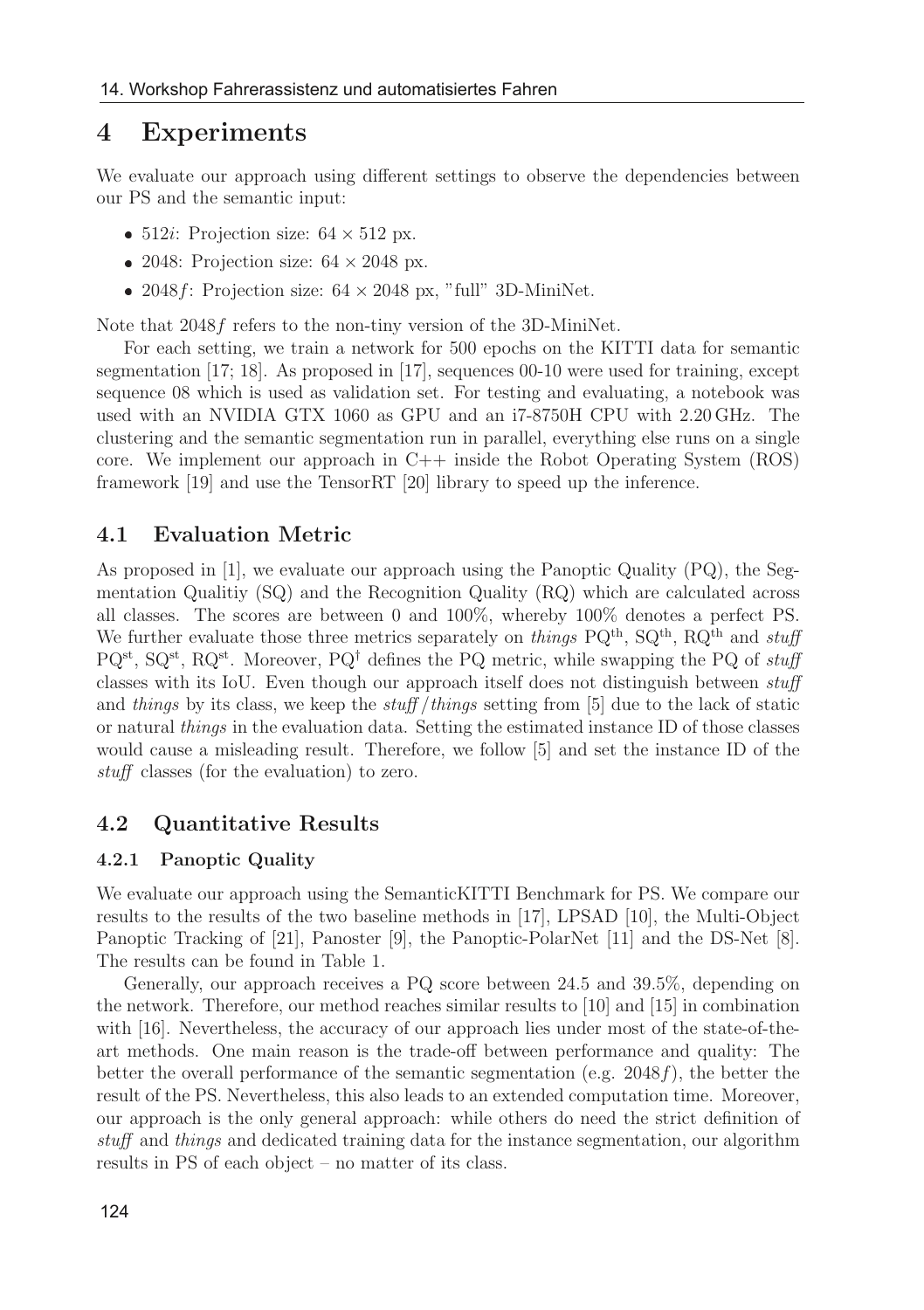Table 1: Comparison of LiDAR panoptic segmentation performance on the SemanticKITTI test set. All scores are in [%]. Note different GPUs: † NVIDIA RTX 2080ti, <sup>∗</sup>NVIDIA Quadro P6000, <sup>+</sup>NVIDIA GTX 1060, NVIDIA GTX 1080, <sup>o</sup>unknown

| Method                                                                              |  |  |  |  | PQ $PQ^{\dagger}$ SQ $RQ$ $[PQ^{Th}SQ^{Th}RQ^{Th}]PQ^{St}SQ^{St} RQ^{St}$ $RQ^{St}$ $ mIoU t$ [1                                                                                                                                    |      |     |
|-------------------------------------------------------------------------------------|--|--|--|--|-------------------------------------------------------------------------------------------------------------------------------------------------------------------------------------------------------------------------------------|------|-----|
| $R.N. [15] + P.P. [16]$                                                             |  |  |  |  | 37.1 45.9 75.9 47.0 20.2 75.2 25.2 49.3 76.5 62.8 52.4 4                                                                                                                                                                            |      |     |
| KPC [14] + P.P. [16] <sup>†</sup>                                                   |  |  |  |  | $ 44.5, 52.5, 80.0, 54.4,  32.7, 81.5, 38.7,  53.1, 79.0, 65.9,  58.8,  51.0, 65.9, 65.9,  53.8, 65.9, 65.9, 65.9, 65.9, 65.9, 65.9, 65.9, 65.9, 65.9, 65.9, 65.9, 65.9, 65.9, 65.9, 65.9, 65.9, 65.9, 65.9, 65.9, 65.9, 65.9, 65.$ |      |     |
| LPSAD $[10]^*$                                                                      |  |  |  |  | 38.0 47.0 76.5 48.2 25.6 76.8 31.8 47.1 76.2 60.1                                                                                                                                                                                   | 50.9 | - 8 |
| Panoster $[9]$ <sup><math>\sharp</math></sup>                                       |  |  |  |  | $52.759.980.764.1   49.483.3558.5   55.178.868.2   59.9   1$                                                                                                                                                                        |      |     |
| Panoptic-PolarNet $[11]^+$ 54.1 60.7 65.0 81.4 53.3 60.6 87.2 54.8 68.1 77.2 59.5 2 |  |  |  |  |                                                                                                                                                                                                                                     |      |     |
| DS-Net $[8]^\circ$                                                                  |  |  |  |  |                                                                                                                                                                                                                                     |      |     |
| ours $(512)^+$                                                                      |  |  |  |  | $27.0$ 36.9 72.0 36.5 $\mid$ 15.9 74.3 20.9 35.0 70.3 47.8 40.8 2                                                                                                                                                                   |      |     |
| ours $(2048)^+$                                                                     |  |  |  |  | $34.3$ 42.8 74.1 45.4 23.4 76.7 29.8 42.2 75.1 56.7 45.1 10                                                                                                                                                                         |      |     |
| ours $(2048 f)^+$                                                                   |  |  |  |  | 39.6 47.6 74.8 52.0 30.9 78.4 38.5 45.9 72.1 61.8 51.1 1                                                                                                                                                                            |      |     |



Figure 3: Runtime of several approaches. As already in Table 1, note the different GPUs.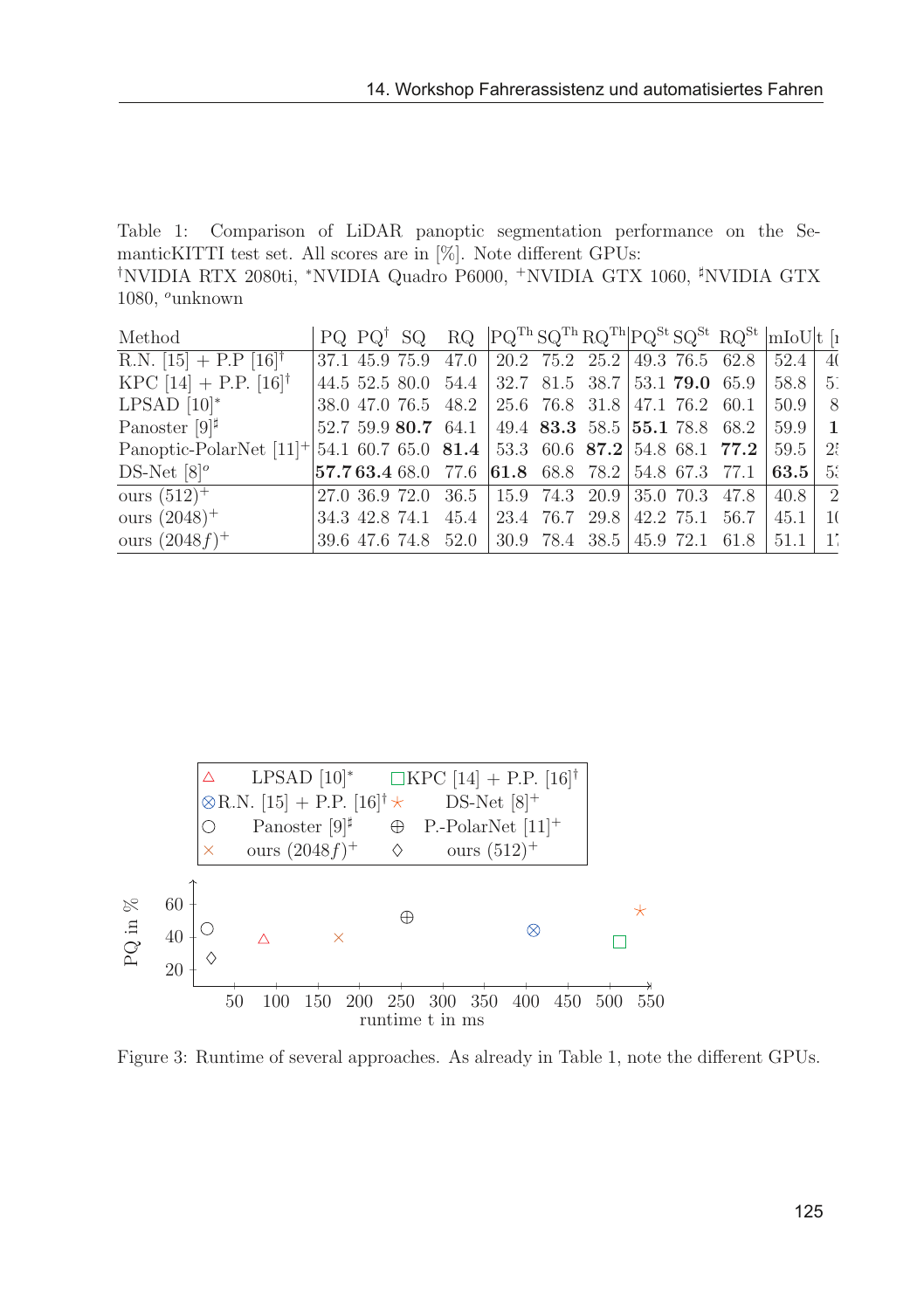#### 4.2.2 Runtime Analysis

The runtime of the different approaches can be seen in Table 1. In our calculation, we exclude the spherical projection and the backprojection: Everything else, including further preprocessing, copying, and moving data, is included.

Generally, our approach reaches a mean runtime of 22 to 175 ms, depending on the setting. As one would expect, a four times smaller input  $(64 \times 512 \text{ vs. } 64 \times 2048)$  results in a roughly four times lower computation time. Comparing our approach with others is rather difficult due to different hardware or non-public code. Nevertheless, in Fig. 3 we can see the runtime and PQ of several methods and their hardware used. Even though a low-level consumer graphics card was used, we can clearly see that our approach is up to 26 times faster than other approaches. Nevertheless, we can not reach the 17 ms from [9], conducted on an NVIDIA GTX 1080. Comparing the full point cloud  $(64 \times 2048)$ , the approach from [10] beats our runtime, too. According to the authors, they used an NVIDIA Quadro P6000.

Even though we use a highly efficient network, the segmentation still has the highest impact on the computation time: With a full range-image  $(64 \times 2048)$ , the fusion step takes 15 ms. Copying the data in combination with further preprocessing takes 40 ms. The clustering does not impact the computation time because it is always faster than the semantic segmentation. 42 to 69 % of the computation time is used for the inference. In summary, even with a low-level graphics card, our approach runs faster than most of the other approaches, despite their superior hardware.



Figure 4: In- and outputs of our method. While Fig. 4a shows the cluster input and Fig. 4b shows the semantic input, Fig. 4c shows the resulting cluster and Fig. 4d shows the resulting class.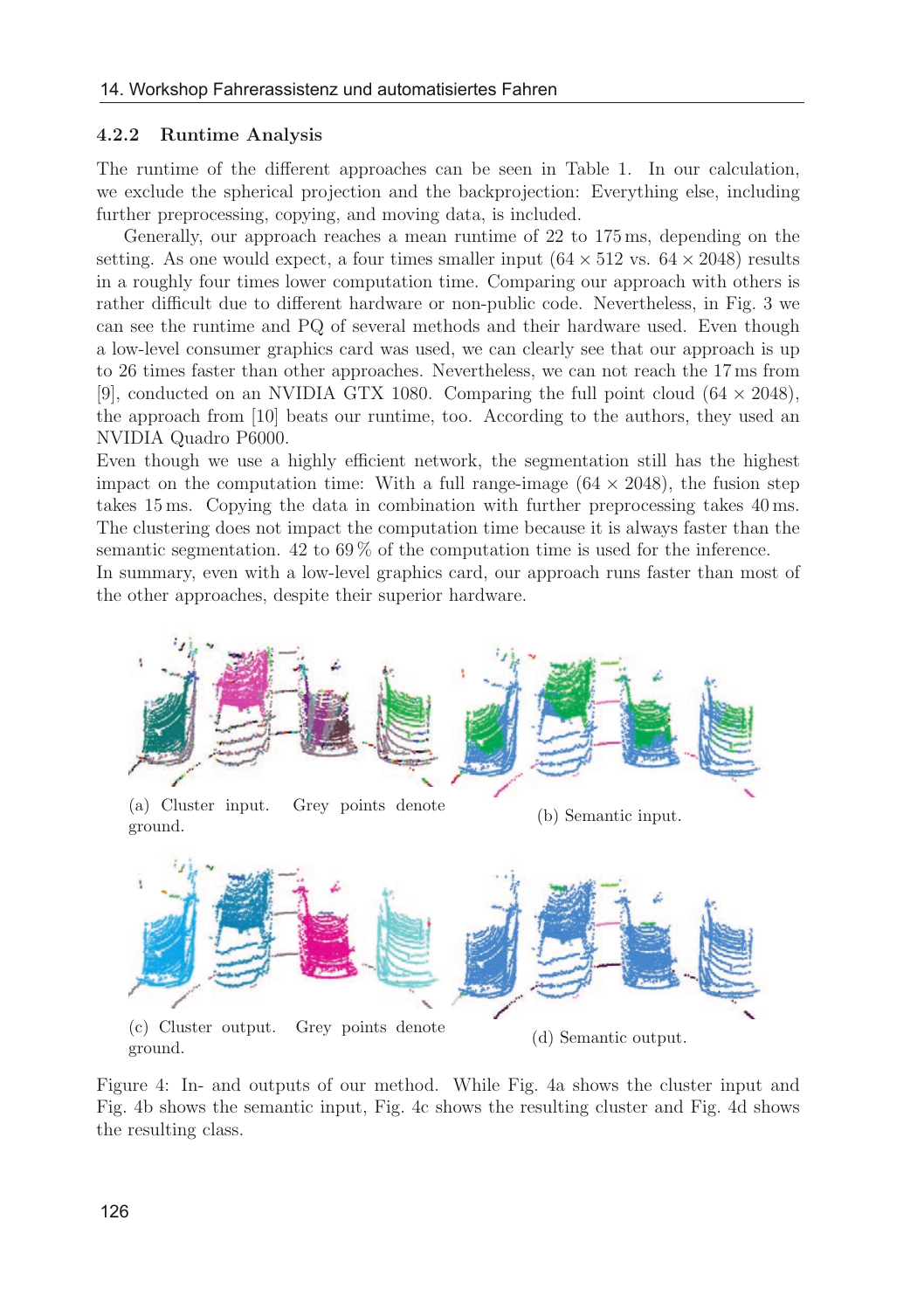### 4.3 Qualitative Results

Even though other purely deep learning based methods perform well in their evaluation sequences, our approach has one major advantage: through the combination of learning and non-learning based methods, it takes the benefits of both worlds. Hence, the output of our PS is generally stable in unknown areas and different sensors. Fig. 4 shows an example using a Velodyne VLS-128 LiDAR. Further, we added extra noise to the point cloud in order to enlarge the error. Even though neither the semantic segmentation nor the clustering result in a good solution, the outcome of the combination becomes more coherent.

### 5 Conclusion

In this work, we show a general approach for PS. Contrary to other methods, it is not fully based on deep learning and combines semantic segmentation with clustering using a neighborhood-related activation function (NeRAF). Hence, it generates classified instances, no matter of its class. Depending on the incoming semantic segmentation, our approach can reach the accuracy of current state-of-the-art. Moreover, every single part of our approach is highly efficient. This makes the PS run with up to 45 fps on a consumer graphics card. Future work should keep a focus on the combination of non-learning based clustering and semantic segmentation for PS and evaluate different methods for fusing both parts. Further, NeRAF should be evaluated further, using advanced networks and different clustering methods.

# References

- [1] A. Kirillov, K. He, R. Girshick, C. Rother, and P. Dollár, "Panoptic Segmentation," in Proc. IEEE Conf. Comput. Vision and Pattern Recognition (CVPR), Long Beach, CA, USA, Jan. 2019.
- [2] B. Cao, C.-N. Ritter, D. Göhring, and R. Rojas, "Accurate Localization of Autonomous Vehicles Based on Pattern Matching and Graph-Based Optimization in Urban Environments," in Proc. IEEE Intelligent Transportation Syst. Conf. (ITSC), 2020.
- [3] A. Schaefer, D. Buescher, J. Vertens, L. Luft, and W. Burgard, "Long-Term Urban Vehicle Localization Using Pole Landmarks Extracted from 3-D Lidar Scans," in European Conference on Mobile Robots (ECMR), Prague, Czech Republic, Sep. 2019.
- [4] P. Burger, B. Naujoks, and H.-J. Wuensche, "Map-Aware SLAM with Sparse Map Features," in Proc. IEEE/RSJ Int. Conf. Intelligent Robots and Syst. (IROS), Macau, China, 2019.
- [5] J. Behley, A. Milioto, and C. Stachniss, "A Benchmark for LiDAR-based Panoptic Segmentation based on KITTI," arXiv preprint arXiv:2003.02371, 2020.
- [6] K. Sirohi, R. Mohan, D. Büscher, W. Burgard, and A. Valada, "EfficientLPS: Efficient LiDAR Panoptic Segmentation," arXiv preprint arXiv:2102.08009, 2021.